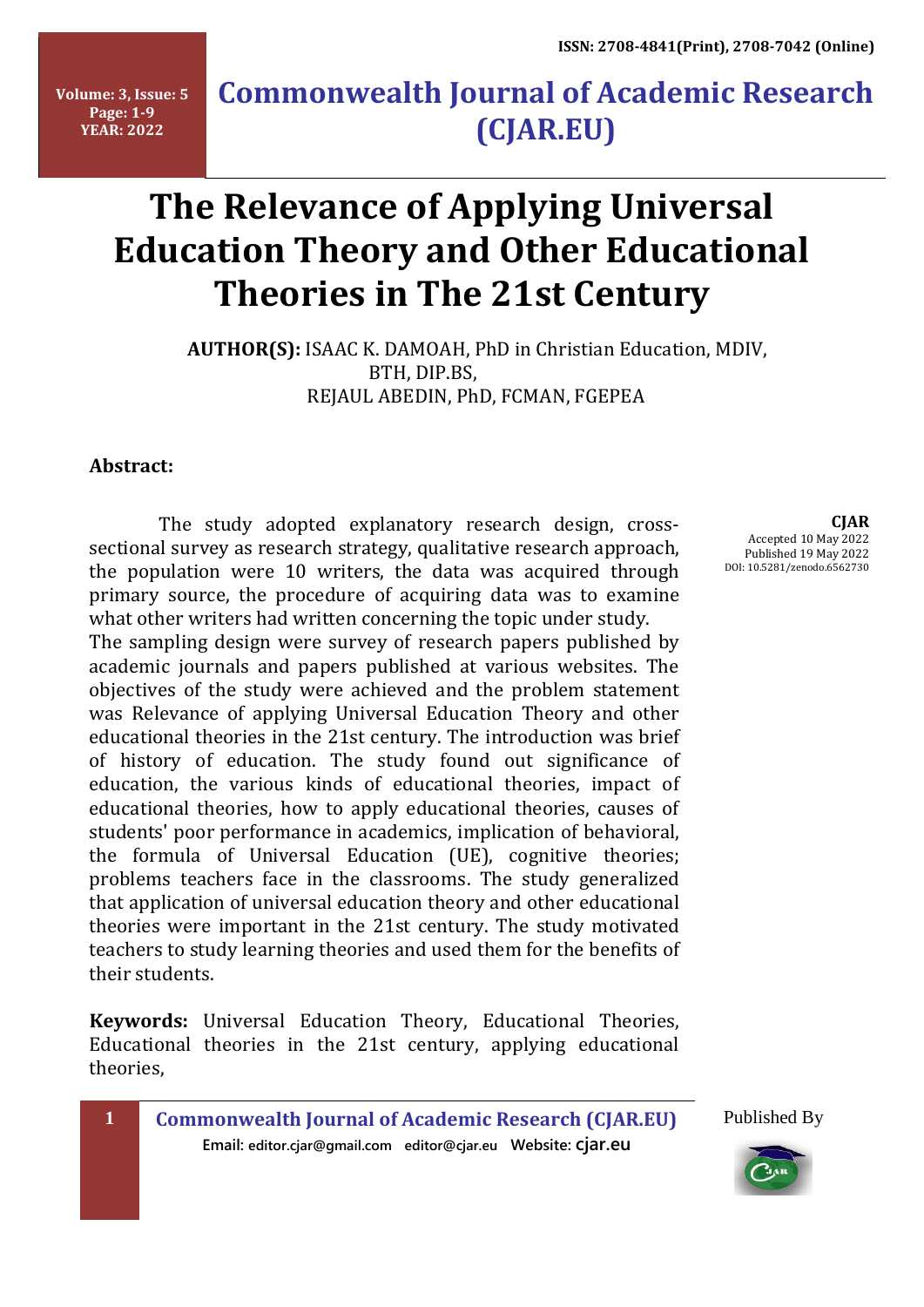**About Author**

### **Author(s):**

**ISAAC K. DAMOAH, PhD in Christian Education, MDIV, BTH, DIP.BS,** Ghana. GEPEA (Global Educational & Professional Excellence Academy), E-mail: [damoahisaac1974@gmail.com](mailto:damoahisaac1974@gmail.com) (**CORRESPONDING AUTHOR**),

And

**REJAUL ABEDIN, PhD, FCMAN, FGEPEA**

Academic Head & Director at GEPEA (Global Educational & Professional Excellence Academy), & Professor Associate at Selinus University of Sciences and Literature, Consultant Head, CEO & Founder at [www.twcmsi.org](http://www.twcmsi.org/) E-mail: [rejaul.abedin@gmail.com](mailto:rejaul.abedin@gmail.com) (**CO-AUTHOR).**

**2 Commonwealth Journal of Academic Research (CJAR.EU) Email: editor.cjar@gmail.com editor@cjar.eu Website: cjar.eu**

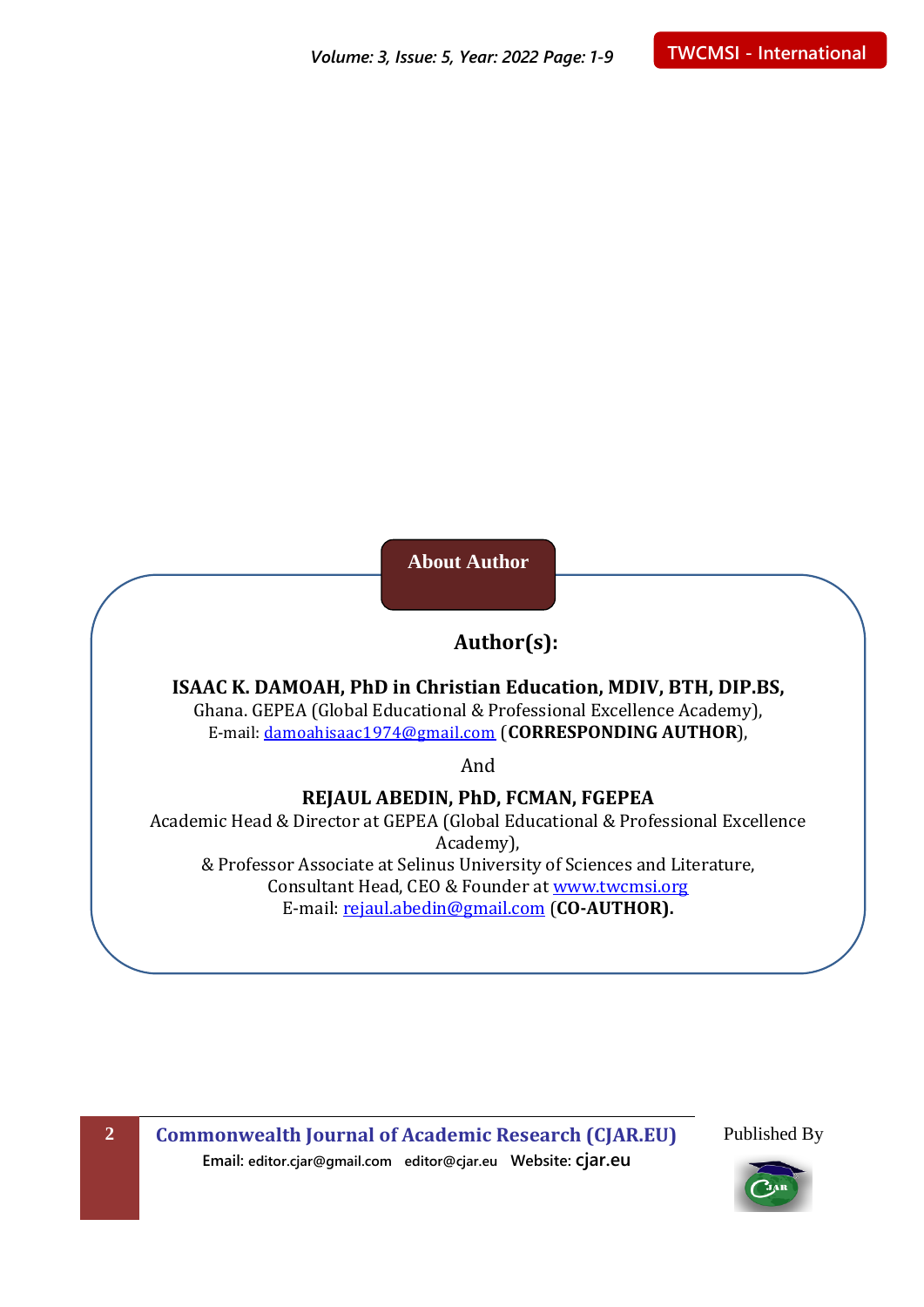#### **BACKGROUND OF THE STUDY Introduction**

Education is derived from the Latin word called "educatio" meaning "breeding," "bringing up,"or "rearing".

During prehistory era, adults trained young people to acquire knowledge and skills in their societies. This was possible through orals, imitation. Through storytelling, knowledge, values and skills were passed from one generation to future generation. Formal education developed when cultures extend knowledge beyond skills and was readable through imitation. At the time of Mind Kingdom schools were established in Egypt. Plato founded Seminary in Athens and it was the first Seminary in Europe. The Alexandria city in Egypt was founded in 330 BCE and became the center for intellectuals of Ancient Greece. Alexandria Library was formed in the 3rd century (History of education,n.d).

Education is the act of imparting knowledge, skills, values, beliefs, habits and training to become more advanced. Education was established as a medium to transfer cultural heritage from one generation to future generation. Education involves new ideas likes liberation of scholars, critical thinking, skills for modern society, empathy and vocational skills. Formal education occurs in classroom and is structured by curriculum, objectives and learning is controlled by a teacher. In many regions formal education is mandatory to people in a country to attain to a certain stage. Formal education is categorized into stages such as kindergarten, primary school and secondly school. The various ways of imparting knowledge are teaching, training, storytelling, discussion and research. This is called pedagogy. Education is assisted by different philosophies, theories and emperical research agendas. The steps for education reforms are developing quality education and solving problems future generation. Government and United Nations value the right approach to education. (Education,n.d).

#### **OBJECTIVES OF THE STUDY**

To find out the history of education.

To find out various kinds of educational theories.

To find out impact of educational theories.

To find out the significance of education.

To find out implications of behavioral and cognitive theories.

To find out to apply educational theories.

To find out the history of educational theories.

To find out causes of students' poor performance in academics.

To find out the problems teachers face in the classrooms.

#### **BRIEF HISTORY OF EDUCATIONAL THEORIES**

In 1890s before psychology was accepted as experimental science, learning was considered but in 1910 psychologists were excited by learning concept and learning theories. Between 1930s and 1940s were known as golden age of learning theory and learning was believed to be the heart and soul of psychology. The theorists were not able settle their differences of opinion. Psychologists thought that the differences were matter of opinion couple with a little

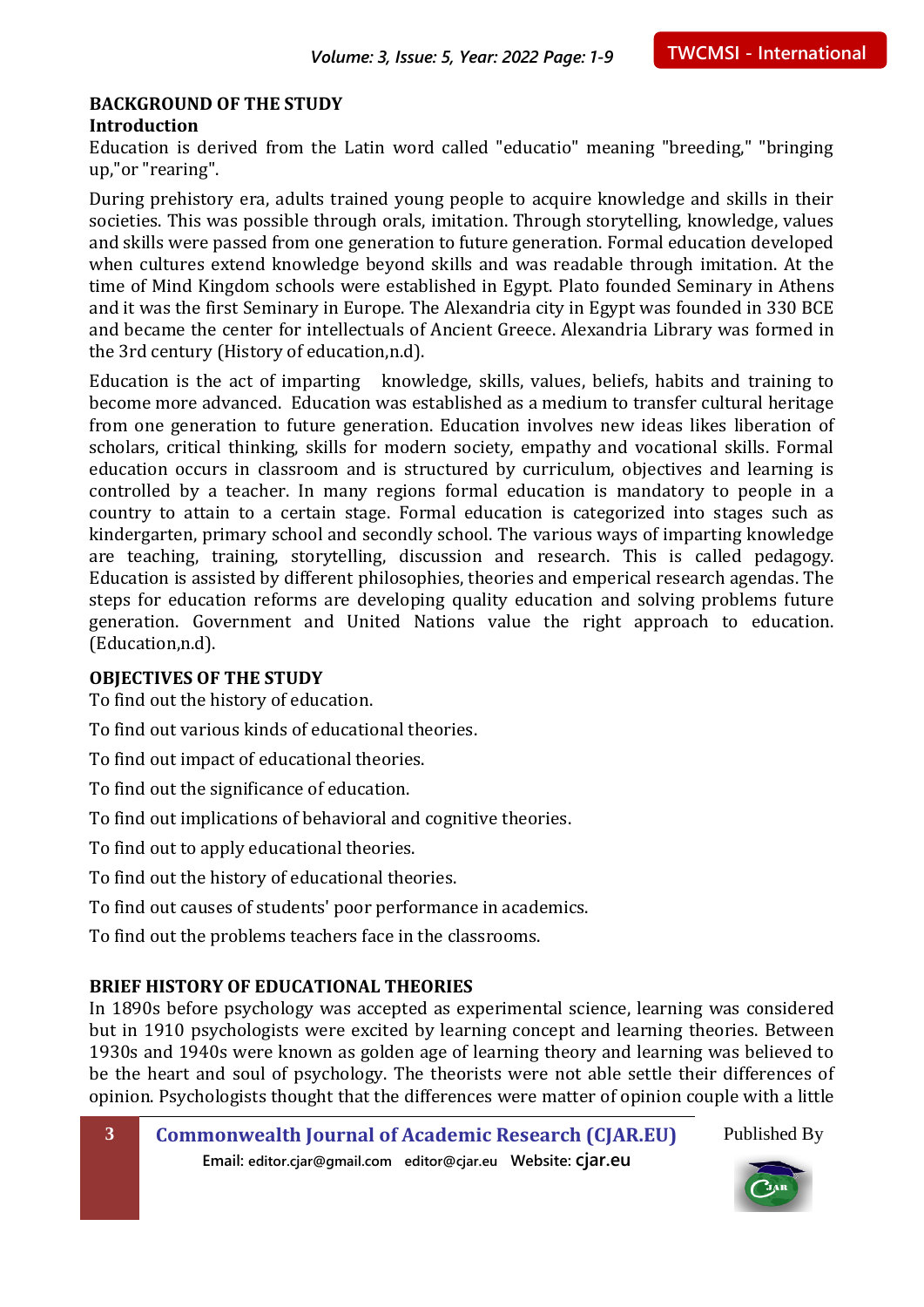of empirical evidence and generated debate over basic issues. Around 1960 new measures and phenomena were found that made psychologists to stop arguing basic issues.

#### **SIGNIFICANCE OF EDUCATION**

It is hard to search for job in times of economic crisis but one has competes with hundreds of candidates for a vacant position. People who have low educational background get job with poor salary. Literates with high qualifications get prestigious work and earn good salary. Scholars who prefer to be ahead of job-seekers should study hard to get high qualification. We ought to devote much time to academic work in order to acquire in-depth knowledge. Through this, we will enjoy life in the future. The qualification of a person market for job instead of struggling with people for job. Employers are seeking for people who are competent. The educational system is designed to enable us to obtain and develop critical and logical thinking and to live independent life. When Children reach adult stage, they encountered problems such as paying students loans, searching for a job, buy a car; catering for family members. Through education, we can deal with the above mentioned problems. Scholars who are highly educated have opportunities to enjoy life. While people with low education struggle to enjoy life. Through this, they help to decrease poverty in a society. Education enables a country to grow economically because education is all about acquiring knowledge and applying them wisely and use the knowledge to improve people's lives. Education helps us to be unique in a society. Before we can experience happiness in life, we ought to be highly educated and would help us to get good job. It makes people to honor us and motives us to strive to climb academic laddle. People can provide for themselves and have the resources to look after their families. It gives us hope and boldness to move forward in life. It enables us to improve upon our communication skills by learning how to read, write, speak and listen. It assists to meet basic jobs qualifications, promotes gender equality and empower girls and women. It has decreased the rate of teenage pregnancy by 6 percent and gives women power to rule their own children and reduces child mortality rates.

**THESIS STATEMENT:** The problem statement was "Relevance of applying universal education theory and other educational theories in the 21st century. The study found out the importance of education, development of various kinds of educational theories, impact of educational theories, implications of behavioral, the formula of Universal Education (UE), cognitive theories, how to use educational theories, causes of students' poor performance in academics, problems teachers face in the classrooms and the history of educational theories.

#### **DEVELOPMENT OF VARIOUS KINDS OF EDUCATIONAL THEORIES**

**Universal Education Theory:** This theory was established by Dr. Rejaul Abedin in 2019. According to his theory man should change in their lifestyle and exhibit good morals both personal and academic lives. The theory helps man to develop values and enables students to involve in academic program. This will benefit the entire training and develop individuals, students in academic program, comprising of people in diverse moral programs and personal study could be beneficial for moral development. Dr. Rejaul Abedin's "UE" or Universal Education Theory if applies properly with respect to moral development individual trainees and societies will benefit a lot.



**4 Commonwealth Journal of Academic Research (CJAR.EU) Email: editor.cjar@gmail.com editor@cjar.eu Website: cjar.eu**

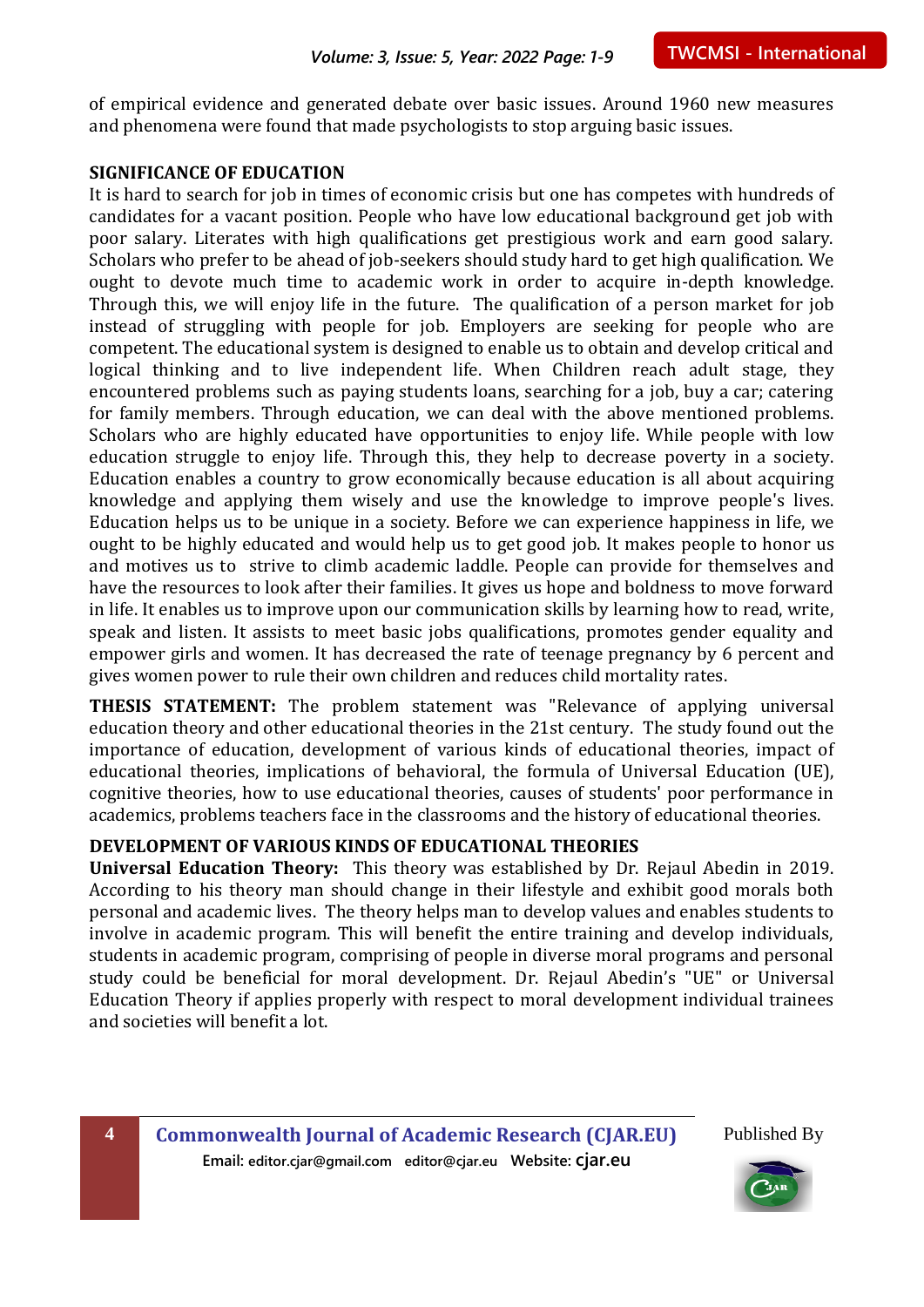#### **IMPLICATIONS OF THE FORMULA OF UNIVERSAL EDUCATION THEORY**

The formula of Universal education is: UE=[Hv+[EA+EsT]+MR]-Ie

UE= Universal Education/ Global Education.

Hv= Individual persons who needs value addition.

EA= Education through Academics.

EsT= Self-learning education and Talent acquired from Almighty God.

MR= Moral training receive through Religion.

Ie= Man setting himself apart for what is morally right / (Eradication of Individual Evils).

**Behaviorism Theory:** This means learners ability to observe what is happening in their environment and study through systematic process. This theory originated in the early 1900s and was accepted in the 20th century. The purpose of learning is similar to "drill and practice programs" The behaviourists focus on changes in behavior.

#### **IMPLICATIONS OF BEHAVIORAL THEORIES**

Well-organized environment assists learning to happen and teachers ought to prepare the environment that will compel students to learn. Teachers must advice students to learn what they have been taught. This challenges them to learn hard. Teachers should give awards to good students and should award those who exhibit good behavior towards learning. However, to fight against bad behavior teachers should punish students who show such behavior. Teachers must be aware that developing teaching as a profession has a lot of advantages like helping students to learn, broaden their knowledge; improving their personal lives

**Cognitivism theory:** That is learning depends on internal and external factors. This theory was established between 1970s and 1980s and indicated that learners were not only received information; they were sense-makers and not recording given information but interpret it.

**Constructivism theory:** This implies students should develop base on their past so that we can create new ideas.

**Cognitive psychology:** This theory was developed in 1950s and the idea was to condemn the theory of behaviourism. Cognitive psychology regards people as those who process information and concerns about complex mental phenomena which behaviourists have overlooked. Learning is a process of acquiring knowledge and the learner is known as information processor where the learner absorbs the information.

#### **IMPLICATIONS OF COGNITIVE THEORY**

Teachers must put together teaching materials in a manner that will enable students to acquire ideas they possess. They ought to adopt different teaching methods. Through this, students get ideas from different angles and teachers should be role models to students. They must give students exercises to do in class and exercises urges them to learn hard. This enables them to be academically active. Course and topics should be divided into sub points which students to understand.

**Humanism:** This concern learners concentration on academic work instead of method.

#### **DEVELOPMENTAL THEORY**

This theory was developed by Jean Piaget. He concentrated on the development of children 's understanding. He was able to do this through observation. His focus was to find out how children's minds worked and developed.

**5 Commonwealth Journal of Academic Research (CJAR.EU) Email: editor.cjar@gmail.com editor@cjar.eu Website: cjar.eu**

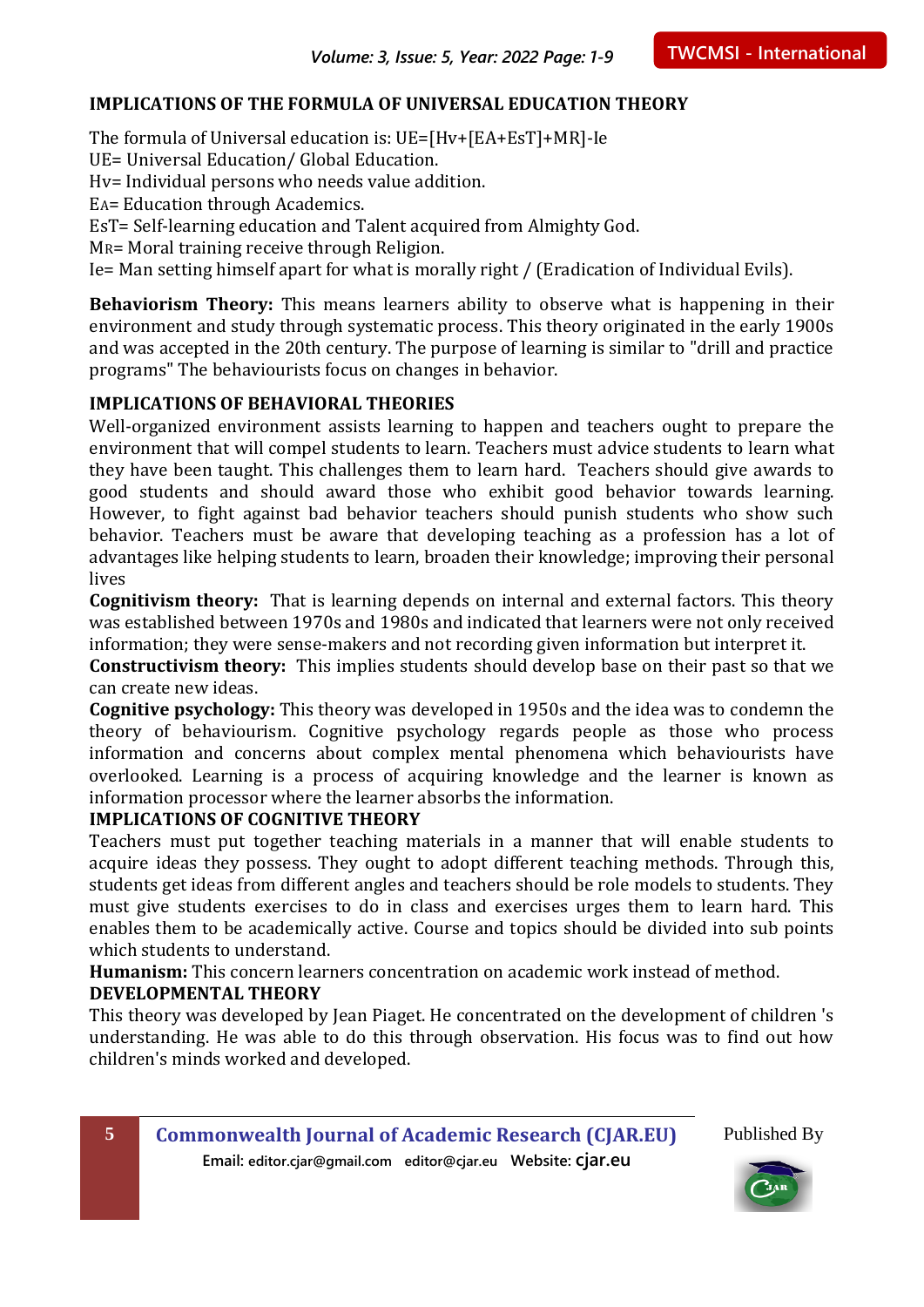**TRANSFORMATIVE THEORY:** This theory deals with adult learners and says that new information can change our perceptions on worldviews when life experience and knowledge are compared with critical reflection.

#### **LITERATURE REVIEW**

A lot of writers have written articles about educational theories which have contributed to the progress of education. However, notwithstanding the views of the writers the study investigated into "Relevance of applying universal education theory and other educational theories in the 21st century". Because of this, the study finds out writers who have written about the subject under study. In 2019 Dr. Rejaul Abedin wrote an article entitled "Implementation of universal education theory in global education system" This theory improves the life of man, teams and societies and fight against evil. He said moral education was vital to everybody in all sphere of life and moral lessons should be taught in schools, colleges, Universities, Vocational Schools; Madrasas. It is the responsibilities of parents to impact moral values to their children so that they could develop moral qualities like humility, integrity, truthfulness, courtney, tolerance; sacrifices. This will help them to develop positive attitude towards future generation which would enable them to fight against evil. Morality is about knowing what is good and what is bad In reference to (Wikipedia,n.d) an article written entitled "learning theory" which defines learning as how students receive, process and retain knowledge during learning. Cognitive, emotional, environmental influence and experience count in terms of understanding. Behaviorists consider learning as aspect of condition and promotes rewards and aim at education. Those who believe in cognitive theory see learning as transformation of behavior to narrow and study the scholars rather than their environment. With respect to the views of the above writers, the study found out significance of education, development of various kinds of educational theories, impact of educational theories, how to adopt educational theories, implications of behavioral, the formula of Universal Education (UE) Theory and cognitive theories, the history of education and the history of educational theories.

#### **IMPACT OF EDUCATIONAL THEORIES**

Educational theories have impact on teachers approach to instructions and classroom governance. Apply theories properly spell out the difference between effective classroom experience and infective one. Educational theories give students structure, comfortable and steady stimuli. They assist educators, administers, students and parents to rely on goals and results. They enable teachers to make choice about how to teach in a manner that will benefits their students. They help to understand how and what a person study. They enable Colleges and testing films to know the kind of education a student received. They permit students to suggest how the class should be managed. They specify how collaboration will occur in a classroom. They help to improve upon teaching and determine the best theory for teaching. They enable scholars to improve upon their academic work. They provide basis for criticizing the accuracy and essence of beliefs. They give basic glues about hard process of learning. Connectivism and Andragogy theories assist to deal with specific population of students. They help to know how students study and deal with academic issues. They provide insight about how information is processed, how knowledge is discovered and how learning happen. Learning designers can use these structures in combination with different studies and scholars have to plan about selecting the right method of teaching.

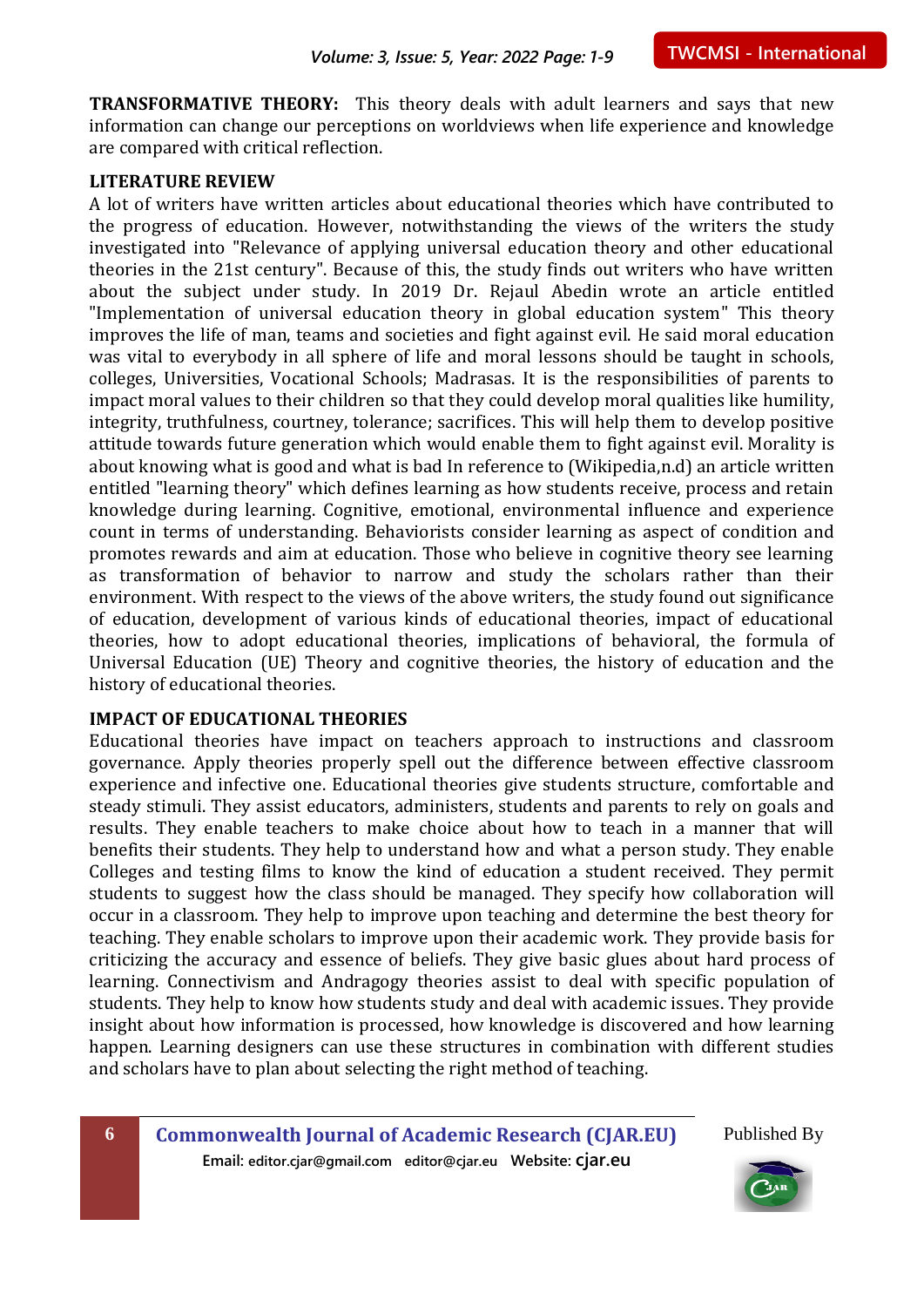#### **HOW TO APPLY EDUCATIONAL THEORIES**

Teachers should find way to teach to educational theories in their classroom. They have to focus on getting a "well-rounded education" and study the types of teaching methods and classroom management. They ought to be familiar with learning theories in order to have control over their courses. Through understand of educational theories, they can bring many students together. They should adopt different learning styles in order to enhance effective teaching. With behaviourism theory, teachers should use the "Law of Effect" through engaging students in activities that will motivate them academically.

#### **CAUSES OF STUDENTS POOR PERFORMANCE IN ACADEMICS**

**Sloughness:** A lot of students feel lazy and sluggish to devote their time for personal studies. They spend much of their time on necessary things at the expense of committing themselves to studies. They rush to study when examination is around the corner.

**Timetable:** A student who does not have timetable is bound to fail in academics. Sad to say many students do not have timetable.

**Insufficient:** This common among students of 21st century. Many students do not have time for their books. It takes sacrifices for students to come out with flying colors.

**Finance:** Lack of money to buy textbooks and other study materials are the results of poor performance in academics.

**Study materials:** Students who do not have money to buy study materials and do not excel in academic. Many students do not pass SSCE, GCE and other examinations because of study material. Students who have sufficient study materials stand in better position to excel than those who do not have.

**Broken home:** This is one of the factors which causes poor academic performance. Broken home can create depression; retire progress.

**Doubt:** Doubt creates fear among students who are on the way to success. Doubt conquers belief, desire for success and doubter is a loser.

**Discouragement:** Discouraged students will definitely fail and discourage comes in when they are facing problems.

#### **PROBLEMS TEACHERS ENCOUNTER IN THE CLASSROOM**

A lot young people do not value education and students due to lack of motivation fail to develop their potentials.; they become burden to teachers. Teachers should find a way to know what their students are interested in and assist them to develop their talents. Many students are saucy to teachers in schools which is common in the entire country. Young people portray disrespectful behavior to teachers especially on television and in movies. Parental cooperation with teachers enable students to succeed in academics. Teachers find it hard to get parents involve because they lack the skills. Teachers normally found cell phone in the classrooms. The phones make noise when they are ringing or vibrating and students text messages to their friends. These actions are hindrances to academic success. Many students do not go to bed on time and cannot focus when a teacher is teaching. These sleeping students are not able to understand the lesson.

#### **METHODOLOGY**

#### **Introduction**

This chapter covers research design, research approach, research strategy, population, sampling design, the source of data collection and the method of data collection. The research approach used was explanatory research design. Through this, study achieved the objectives

**7 Commonwealth Journal of Academic Research (CJAR.EU) Email: editor.cjar@gmail.com editor@cjar.eu Website: cjar.eu** Published By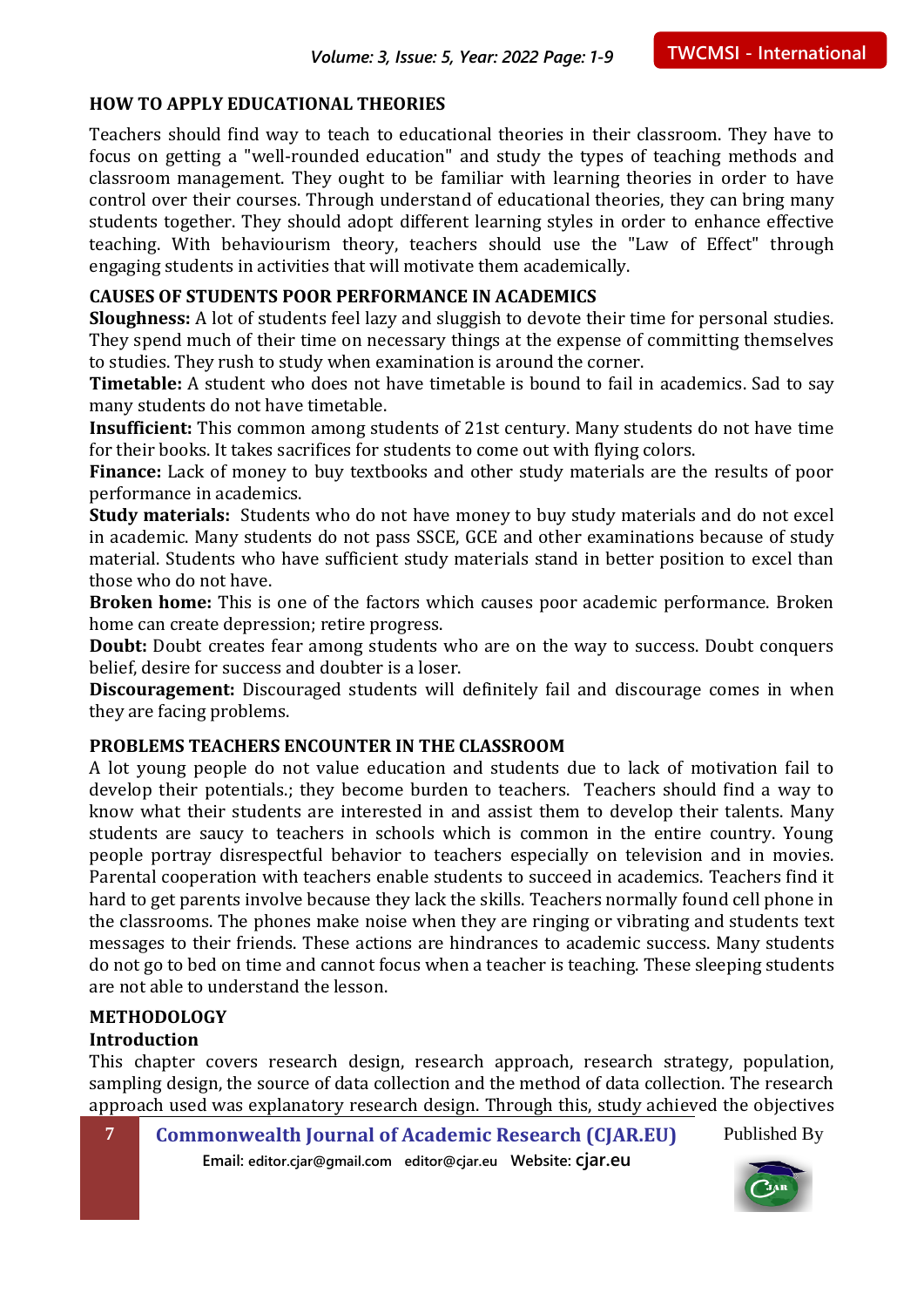of the study. The study used qualitative research approach. Because the study was interested in relevance of applying educational theories. The research strategy used was cross-sectional survey where the study examined papers published by academic journals and papers published at various websites. The population of the study, sampling design, the source of data collection and the method of data collection were thoroughly examined.

**SAMPLING DESIGN:** The study considered writers' views about the topic under study.

**POPULATION OF STUDY:** The population of the study were 10 authors.

**SOURCE OF DATA COLLECTION:** The source of collecting data for the study was primary source.

**METHOD OF DATA COLLECTION:** The method of collecting data for the study was research.

#### **SUMMARY OF FINDINGS CONCLUSION, RECOMMENDATION**

#### **SUMMARY OF FINDINGS**

The study found out during prehistory era adults trained young people to acquire knowledge and skills in their societies. Through education, knowledge was transmitted from one generation to another. Scholars who were highly learned got good job and received good salary. The credentials of a person will found job for him or her. In 1890s before was accepted as experimental science learning played major role. Between 1930s and 1940s were known as golden age of learning theory and learning was regarded as the heart and soul of psychology. Teachers must have adopted method to apply educational theories in their classrooms. Educational theories had impact on teachers' approach to instructions and classroom management.

#### **CONCLUSION**

The study found that learning theories had influenced teaching as a profession and the academic of students. Because of this, the study generalized that educational theories were relevant in the 21st century.

#### **RECOMMENDATION**

#### **Study**

Teachers must do their best to study the various kinds of educational theories and use the type that will suit his or her class, in terms understanding morality, religious ethics and practices such values in each and every sphere of their personal life.

#### **Ministry of education**

The ministry of education ought to create platform to teach teachers to know and understand the various educational theories and how to apply them to the benefits of students.

#### **Reference**

Education, (n.d), wikipedia.en.m.wikipedia.org

Rejaul Abedin, (2019) "Implementation of Universal Education Theory in global education

system"https://www.ijarbas.com/all-issues

Roosevelt,T. (n.d),"History of education",lumenlearning.www.lumenlearning.org

10 benefits showing why education is important, (n.d),

habitatbroward.wwww.habitatbrowatd.org

Abulencia,C. (2021, October 13),"Why education is important and how does it affect one's

future",worldvision.www.worldvision.com

**8 Commonwealth Journal of Academic Research (CJAR.EU) Email: editor.cjar@gmail.com editor@cjar.eu Website: cjar.eu**